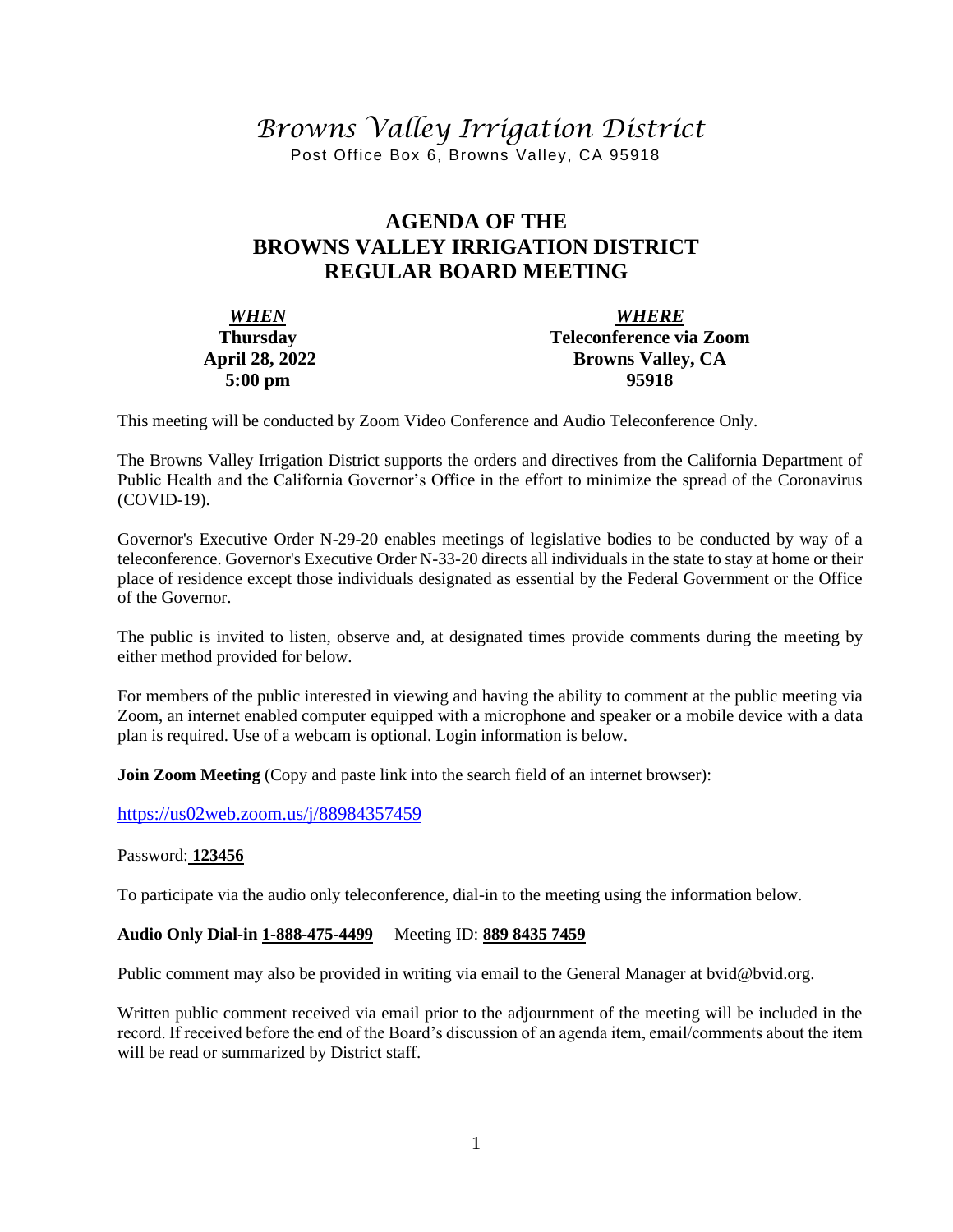#### **MINUTES OF THE REGULAR BOARD MEETING OF THE BROWNS VALLEY IRRIGATION DISTRICT APRIL 28, 2022**

President Bordsen called the Regular Meeting of the Board of Directors of the Browns Valley Irrigation District to order. Directors present were Wheeler, Woods and Sokoloski. Director Lowe absent. Also in attendance were Secretary /Manager Kelly McNally, Clerk Springsteen, and Operations Manager Shrader.

**1. Minutes: The Minutes of the April 14, 2022 Board Meeting will be reviewed by the Board for approval.** A motion by Director Wheeler seconded by Director Woods to approve the April 28, 2022, minutes. Directors Wheeler, Woods, Sokoloski and Bordsen aye. Director Lowe absent. Motion passed.

**2. Public Forum:** Any member of the public may address and ask questions of the Board relating to any matter within the Board's jurisdiction provided the matter is not on the agenda. The public also may address the Board during an agenda item. None

### **3. Manager's Report:**

#### **COLLINS LAKE STATUS**

| <b>DATE</b>  | <b>REMAINING SUPPLY</b><br><b>VOLUME</b> | $\%$  |            | LAKE ELEVATION DIST BELOW SPILL | <b>RELEASES</b>    | <b>GEN OUTPUT</b> |
|--------------|------------------------------------------|-------|------------|---------------------------------|--------------------|-------------------|
| <b>TODAY</b> | 33,650 AF                                | 68.0% | 1,165.5 FT | 17.5 FT                         | <b>CFS</b><br>61.3 | 309 kW            |
| 11 YEAR AGO  | 20.340 AF                                | 41.1% | 1,148.2 FT | 34.8 FT                         | <b>CFS</b><br>58.5 | 249 kW            |

### **YUBA RIVER STATUS (PUMPLINE CANAL)**

| <b>DATE</b>  | <b>MAX DIVERSION RATE</b> | <b>BVID WATER RIGHT</b> | <b>CURRENT</b> |
|--------------|---------------------------|-------------------------|----------------|
|              | (BVID/YWA CONTRACT)       | (CURRENT MONTH)         | DIVERSION*     |
| <b>TODAY</b> | <b>CFS</b><br>90          | <b>CFS</b><br>90.       | 30 CFS         |

*\*If the current diversion exceeds BVID monthly water right, the difference is deducted from the District's "Project Base Supply."*

## **STAFF ACTIVITIES**

The 2022 Irrigation Season began again on Tuesday April 26, 2022.

The Virginia Ranch Dam generator will be offline on May 6, 2022 for PG&E maintenance.

The office design plans were submitted to the Manager by the Architect on Monday, April 25, 2022.

We remain under a drought ordinance and are limiting customers from increasing their services and new customers are only eligible for one unit of water until the ordinance is lifted.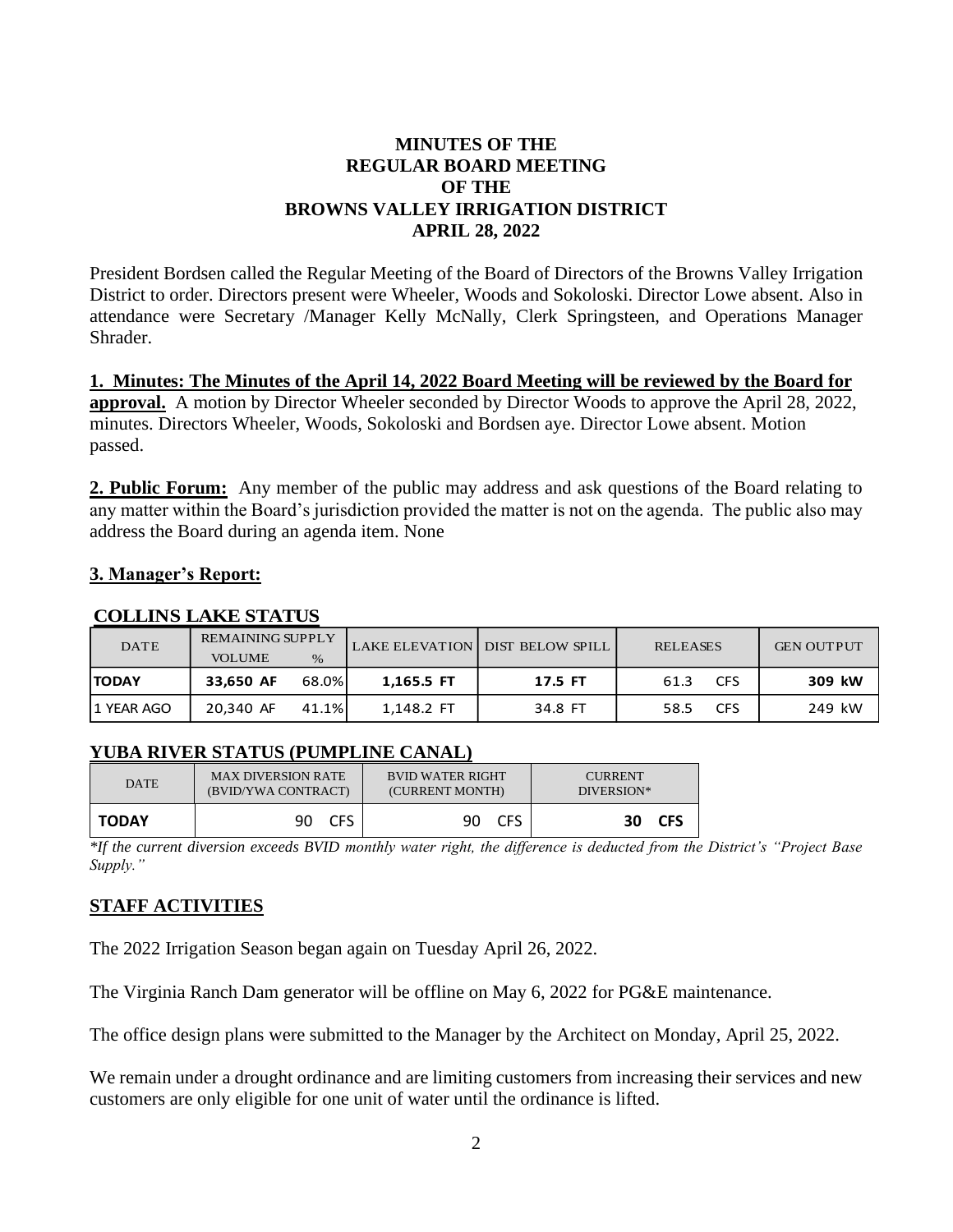#### **CURRENT PROJECTS**

#### **Groundwater Substitution Transfer**

There will be a Groundwater Substitution Transfer this year and the pumpers have been notified of their allocations and pumping will occur from April 15 through October 31.

Staff will sound the wells monthly, and per YWA's request, take EC readings at the initiation of pumping, two months later and again at the end.

#### **Conserved Water Transfer**

The District, Santa Clara Valley and Dudley Ridge have tentatively come to terms for a Conserved Water Transfer. The agreement has been reviewed by BKS and sent to Santa Clara and Dudley Ridge for review.

#### **PAST MEETINGS**

| 4/19/2022 | YWA Board of Directors meeting.                                                                           |
|-----------|-----------------------------------------------------------------------------------------------------------|
| 4/19/2022 | Justin Caporusso – Mountain Counties                                                                      |
| 4/20/2022 | <b>BVID Conserved Water Transfer discussion.</b>                                                          |
| 4/20/2022 | <b>BVID Staff and Michele Smith</b>                                                                       |
| 4/27/2022 | Member Unit Water Management Workshop                                                                     |
| 4/27/2022 | The Manager met with Mike Filice, Walter Cotter and Ryan McNally regarding the Water<br>Supply Agreement. |

### **FUTURE MEETINGS** None

### **DISTRIBUTION MAINTENANCE / OPERATIONS**

#### **Upper District**

District restarted the water on the 26<sup>th</sup>, operations crew have been busy with service calls and repairs of multiple breaks throughout the system.

The major leaks on the Sicard Ditch have been lined with Smartditch; the crew added approx. 150' of the temporary ditch liner.

Virginia Ranch Dam powerhouse is back online after repairs.

Redhill turbines are being removed for repair, the backup pump is running and providing water to the Redhill east pipeline.